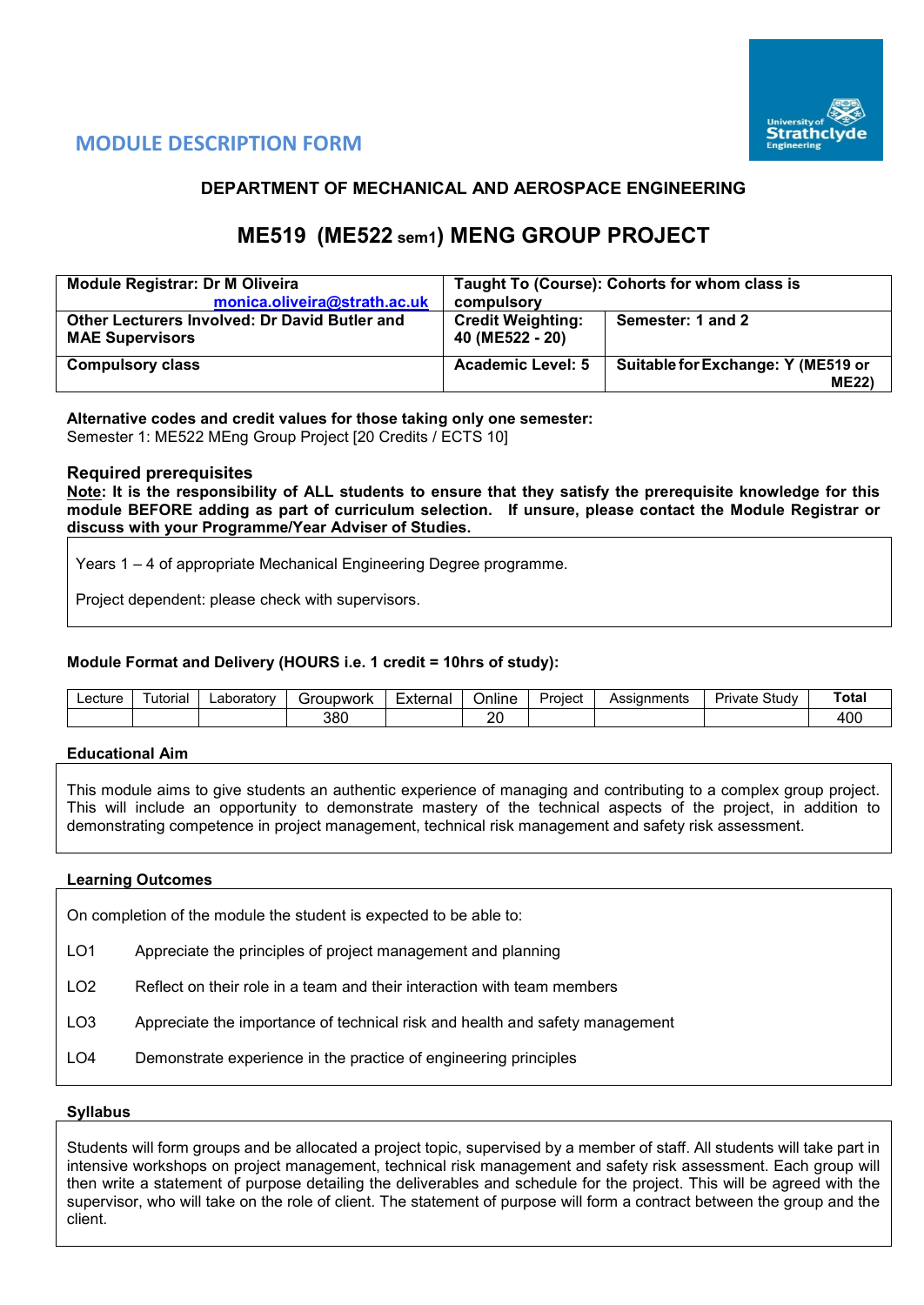Students will carry out the project, and report to the assessment team in December (interim presentation/report) and at the conclusion of the project (time agreed in contract). Groups will be assessed on the extent to which they have met the deliverables set out in the contract, as well as on the quality of reflection on the group process and project management experience.

# **Assessment of Learning Outcomes**

# **Criteria**

For each of the Module Learning Outcomes the following criteria will be used to make judgements on student learning:

- LO1 Appreciate the principles of project management and planning
- C1 Show an ability to develop a detailed project plan<br>C2 Be able to analyse the critical path of a project
- Be able to analyse the critical path of a project
- C3 Understand project estimating and project control
- LO2 Reflect on their role in a team and their interaction with team members
- C1 Critically analyse their contribution to the project<br>C2 Consider the interaction between team members
- C2 Consider the interaction between team members<br>C3 Reflect of the influence of team structure on team
- Reflect of the influence of team structure on team effectiveness
- LO3 Appreciate the importance of technical risk and health and safety management
- C1 Understand the need for technical risk management<br>C2 Apply appropriate methods to support risk analysis
- Apply appropriate methods to support risk analysis
- C3 Appreciate the role of uncertainty and modelling
- C4 Appreciate the obligations of health and safety law
- LO4 Demonstrate experience in the practice of engineering principles
- C1 Apply or develop appropriate methodologies required for project development<br>C2 Master the technical aspects of the project
- Master the technical aspects of the project

The standards set for each criterion per Module Learning Outcome to achieve a pass grade are indicated on the assessment sheet for all assessment.

# **Principles of Assessment and Feedback**

*(within Assessment and Feedback Policy at: <https://www.strath.ac.uk/professionalservices/staff/policies/academic/> )*

The following principles have been addressed in the design of the assessment.

# **Deliver high quality feedback information that helps learners self-correct.**

The assessment is by oral presentations and dialogue, which provides instant feedback on group performance in a twoway communication process. Students should note that regular meetings with their project supervisor will provide individual on-going formative feedback throughout the project, and they should make effective use of these meetings.

# **Ensure that summative assessment has a positive impact on learning.**

The summative assessment in through oral presentations, after which feedback/mark sheets are completed by each assessor. These are returned to each group within a week of the assessment. Groups are encouraged to discuss any issues with the assessors.

# **Give choice in the topic, method, criteria, weighting or timing of assessments.**

Project deliverables and deadlines will be defined by the group through a statement of purpose. Progress at each oral presentation is assessed against these criteria. Each group will define the detailed work on their project in negotiation with the supervisor (client). Peer assessment allows students to engage in assessment.

# **Assessment Method(s) Including Percentage Breakdown and Duration of Exams** *(individual weightings)*

|                   | Assessment is by project work, reports and oral examinations, as follows: |        |  |  |  |  |  |  |  |  |
|-------------------|---------------------------------------------------------------------------|--------|--|--|--|--|--|--|--|--|
|                   | Interim assignment/presentation                                           | 30%    |  |  |  |  |  |  |  |  |
|                   | Final report/presentation/promotional material                            | 70%    |  |  |  |  |  |  |  |  |
| <b>L/Outcomes</b> | All learning outcomes are assessed by all assessments                     |        |  |  |  |  |  |  |  |  |
|                   |                                                                           | .<br>. |  |  |  |  |  |  |  |  |

 *Indicate which learning outcomes (L01, L02 etc) are to be assessed by exam/coursework/project as required.*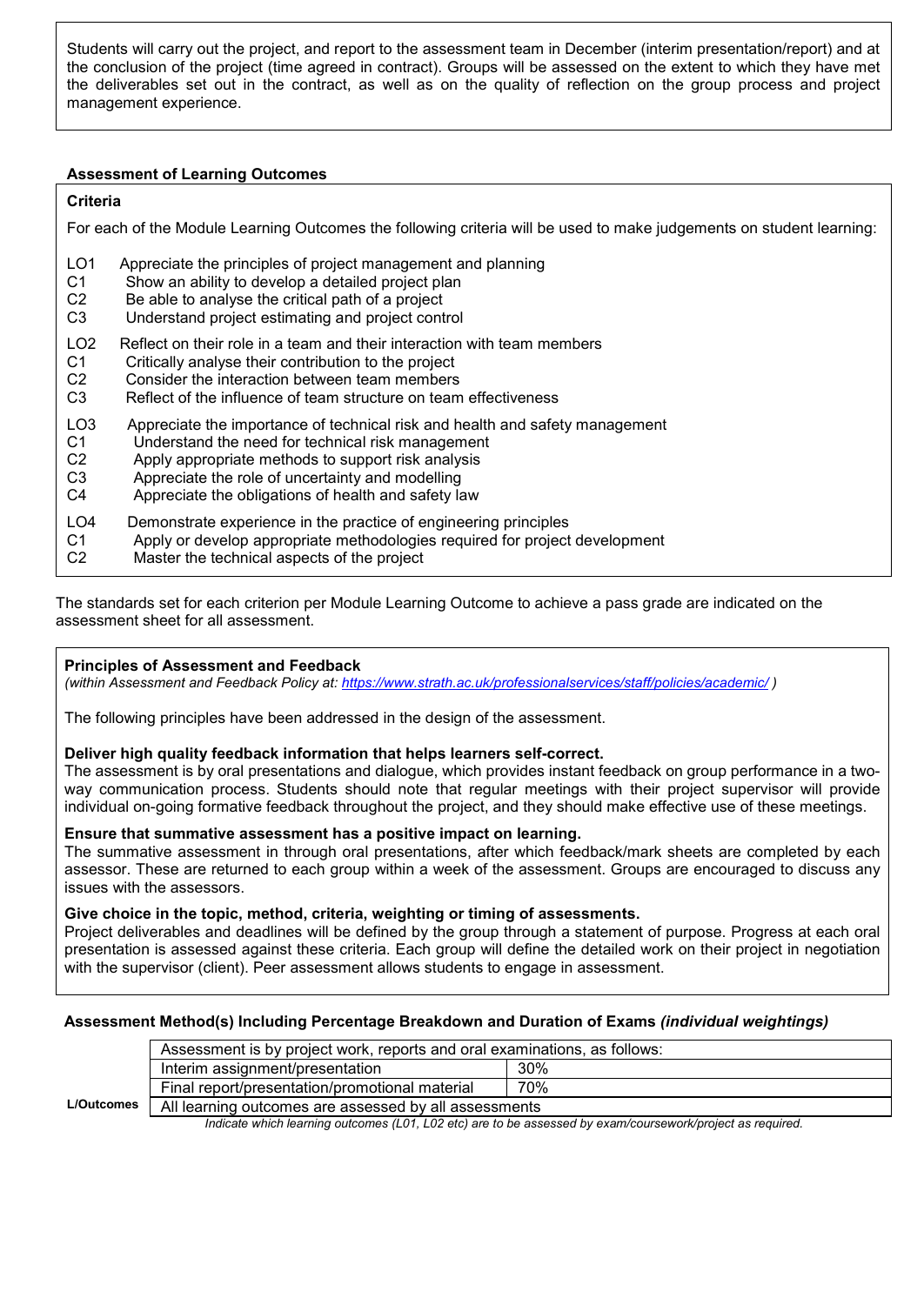#### **Coursework / Submissions deadlines (***academic weeks***):**

Statement of purpose, semester 1 week 4 Interim assignment (including video recording of presentation if online), semester 1 exam diet Final report/presentation/promotional material (video pitch/executive summary leaflet), semester 2 week 10

#### **SUBMISSION DEADLINES WILL BE STRICTLY APPLIED. LATE SUBMISSION OF REPORTS/PAPERS OR NON-ATTENDENCE AT ORAL WILL BE RECORDED AS 'ABSENT' AND ZERO MARKS AWARDED. Any personal circumstances that may cause late submission should be recorded and processed following usual procedures.**

#### **Resit Assessment Procedures:**

A group that fails to meet the threshold level for a pass will be allowed to complete further <sup>^^</sup>work over summer, with submission during the August exam diet. This will be assessed for the August Board of Examiners.

#### **^^Students must contact the module Registrar for details as soon as results confirm that a resit is required.**

#### **PLEASE NOTE:**

**Students must gain a summative mark of 50% to pass the module. Students who fail the module at the first attempt will be re-assessed during the August diet. This re-assessment will consist of oral examinations. No marks from any previous attempts will be transferred to a new resit attempt.**

# **Recommended Reading**

No specific recommendations. (students will be expected to research extensively in support of their project)

#### **Additional Student Feedback**

*(Please specify details of when additional feedback will be provided)*

Session: 2021/22

Feedback is individually given to each group. Additional feedback is provided to each group after each assessment in the form of written feedback sheets.

#### **Approved:**

| <b>Course Director Signature:</b> | E Henderson |
|-----------------------------------|-------------|
| Date of Last Modifications:       | 31/08/2021  |

(Updated July 2021-MAE)